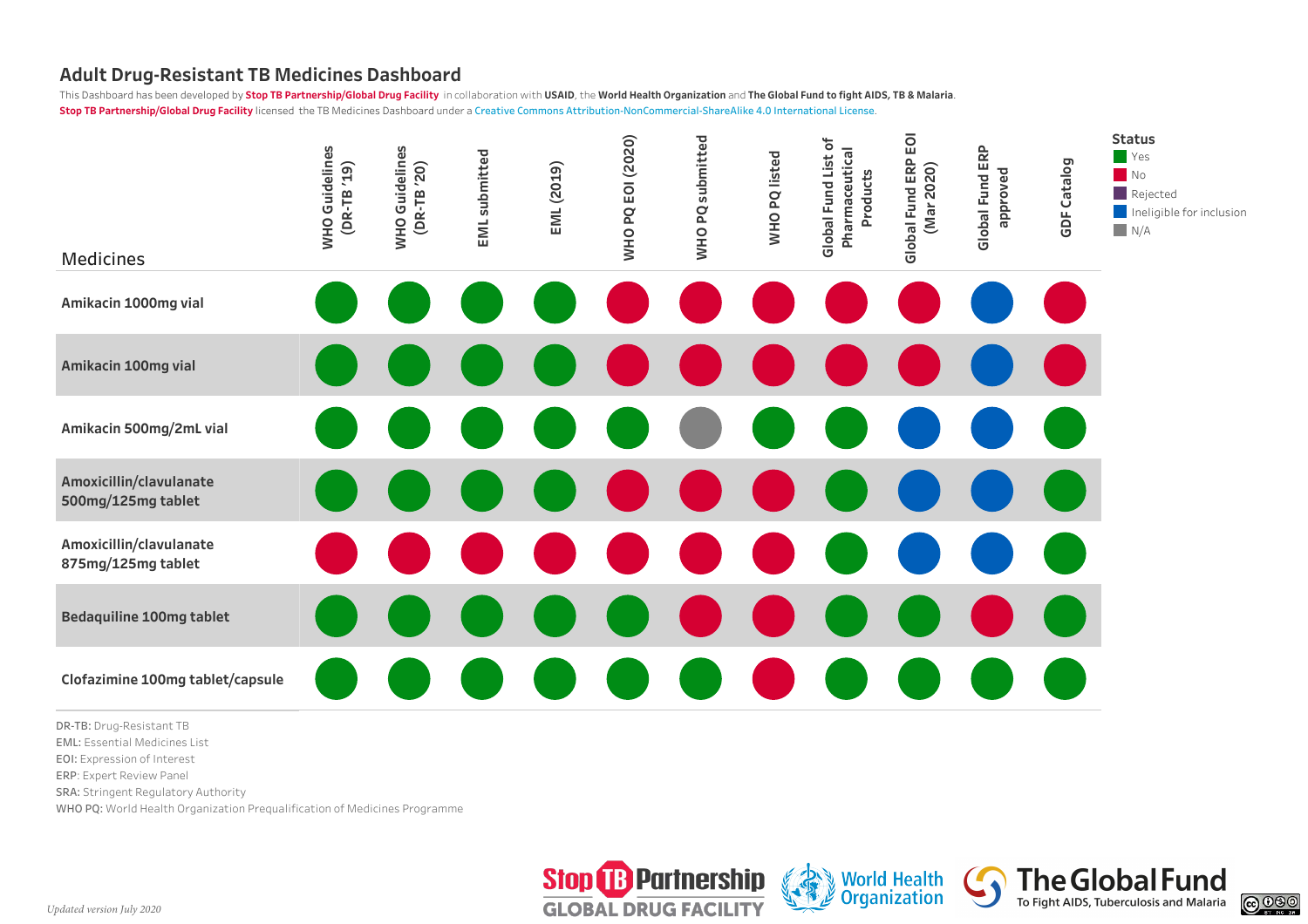This Dashboard has been developed by Stop TB Partnership/Global Drug Facility in collaboration with USAID, the World Health Organization and The Global Fund to fight AIDS, TB & Malaria. **Stop TB Partnership/Global Drug Facility** licensed the TB Medicines Dashboard under a Creative Commons Attribution-NonCommercial-ShareAlike 4.0 International License.



- **ERP**: Expert Review Panel
- 
- **SRA:** Stringent Regulatory Authority
- WHO PQ: World Health Organization Prequalification of Medicines Programme



**World Health** 

**Organization** 

**The Global Fund** 

To Fight AIDS, Tuberculosis and Malaria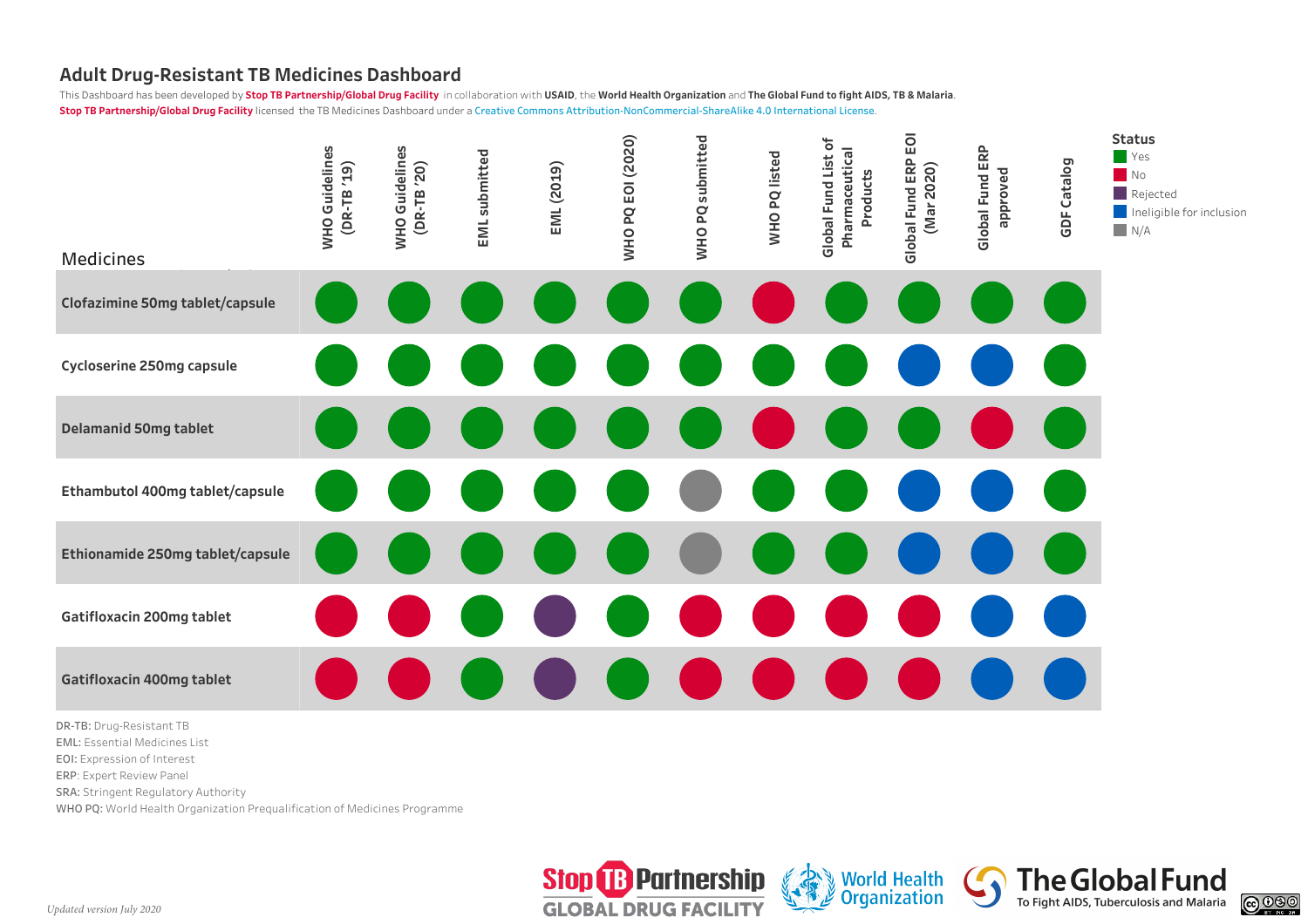This Dashboard has been developed by Stop TB Partnership/Global Drug Facility in collaboration with USAID, the World Health Organization and The Global Fund to fight AIDS, TB & Malaria. **Stop TB Partnership/Global Drug Facility** licensed the TB Medicines Dashboard under a Creative Commons Attribution-NonCommercial-ShareAlike 4.0 International License.



**DR-TB:** Drug-Resistant TB

**EML:** Essential Medicines List

**EOI:** Expression of Interest

**ERP**: Expert Review Panel

**SRA:** Stringent Regulatory Authority

WHO PQ: World Health Organization Prequalification of Medicines Programme



**World Health** 

**Organization** 

**The Global Fund** 

To Fight AIDS, Tuberculosis and Malaria

 $@0@0$ 

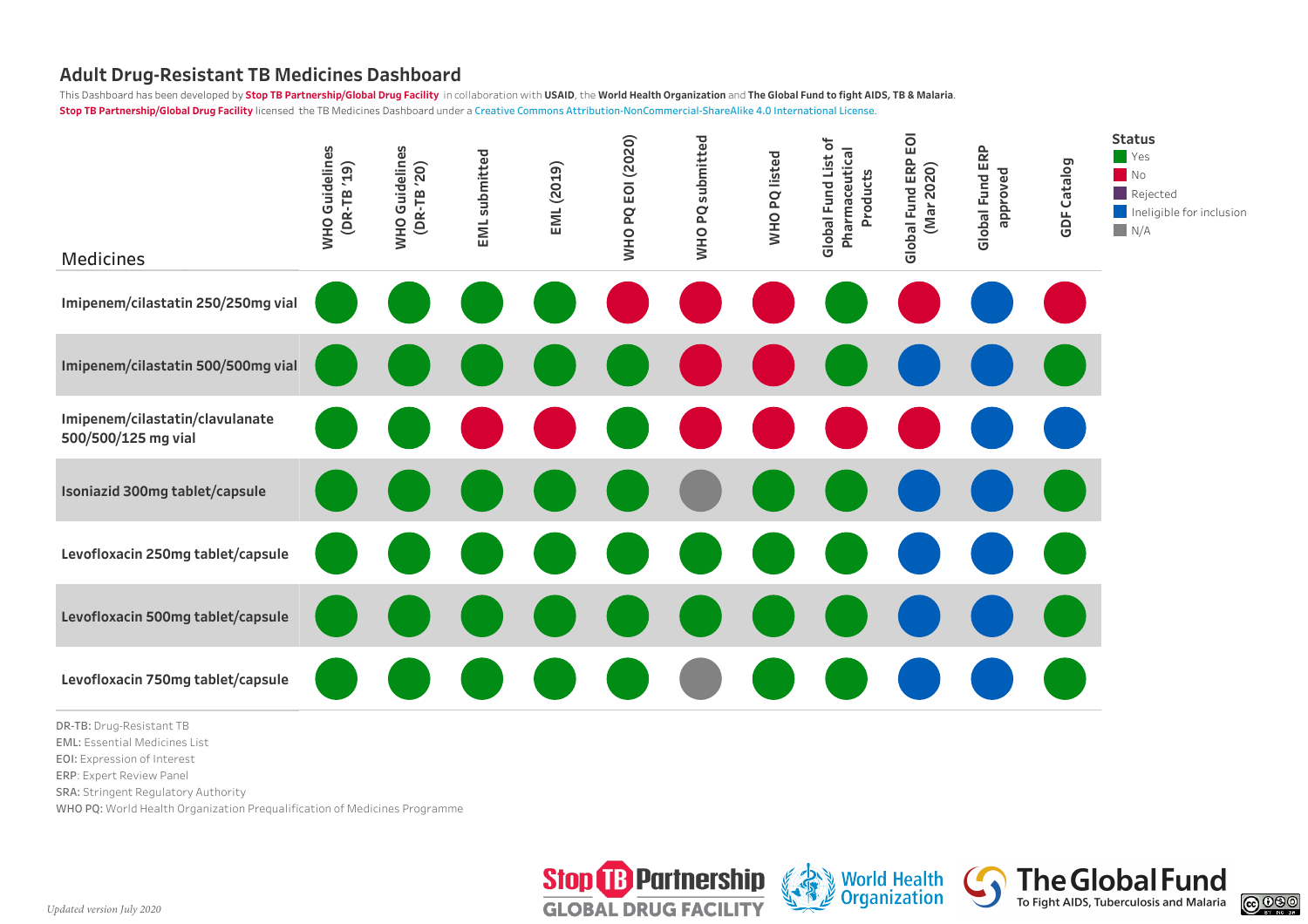This Dashboard has been developed by Stop TB Partnership/Global Drug Facility in collaboration with USAID, the World Health Organization and The Global Fund to fight AIDS, TB & Malaria. **Stop TB Partnership/Global Drug Facility** licensed the TB Medicines Dashboard under a Creative Commons Attribution-NonCommercial-ShareAlike 4.0 International License.



**DR-TB:** Drug-Resistant TB **EML:** Essential Medicines List

**EOI:** Expression of Interest

**ERP**: Expert Review Panel

**SRA:** Stringent Regulatory Authority

WHO PQ: World Health Organization Prequalification of Medicines Programme



**World Health** 

**Organization** 

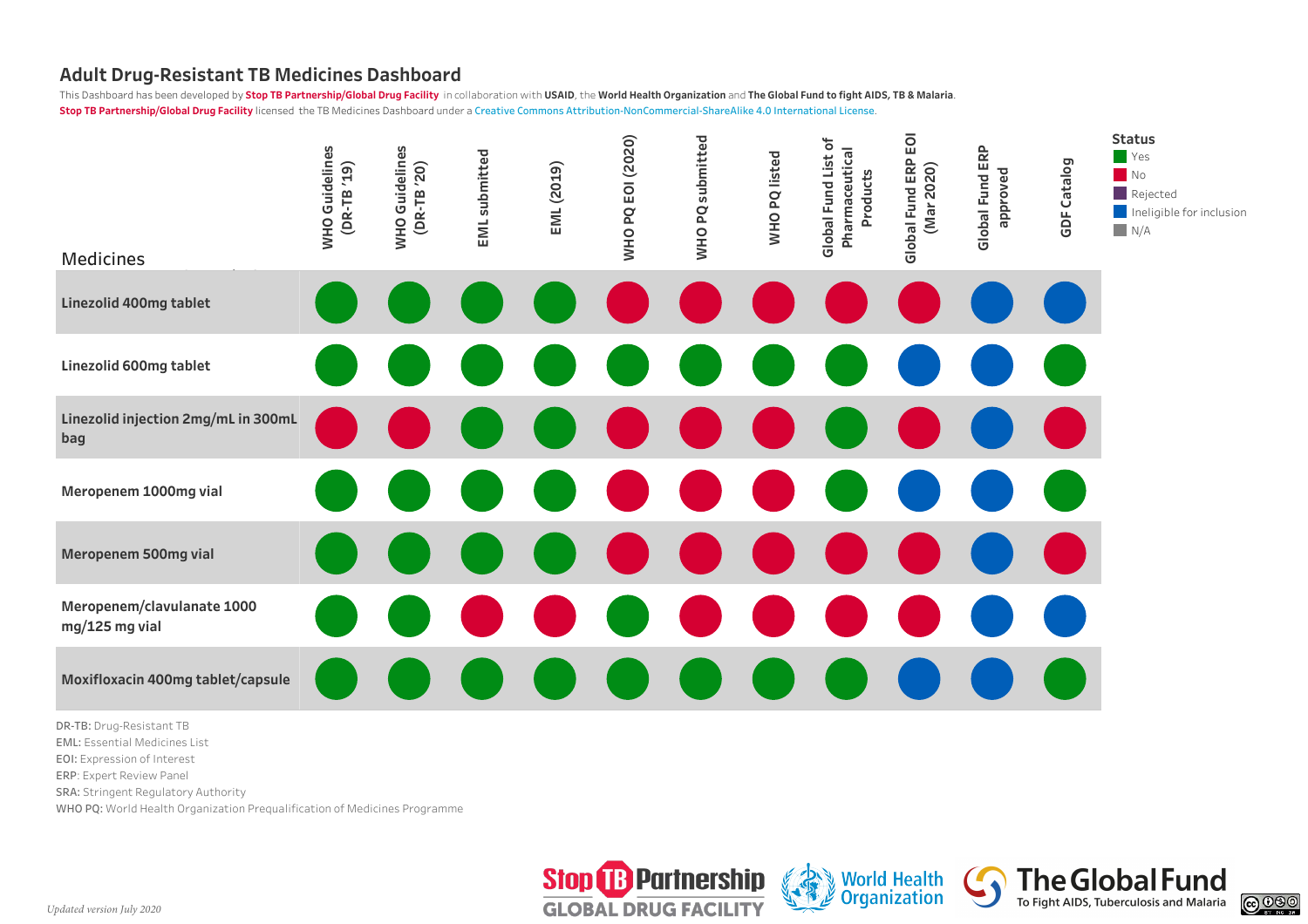This Dashboard has been developed by Stop TB Partnership/Global Drug Facility in collaboration with USAID, the World Health Organization and The Global Fund to fight AIDS, TB & Malaria. **Stop TB Partnership/Global Drug Facility** licensed the TB Medicines Dashboard under a Creative Commons Attribution-NonCommercial-ShareAlike 4.0 International License.



**DR-TB:** Drug-Resistant TB

**EML:** Essential Medicines List

**EOI:** Expression of Interest

**ERP**: Expert Review Panel

**SRA:** Stringent Regulatory Authority

WHO PQ: World Health Organization Prequalification of Medicines Programme



**World Health** 

**Organization**